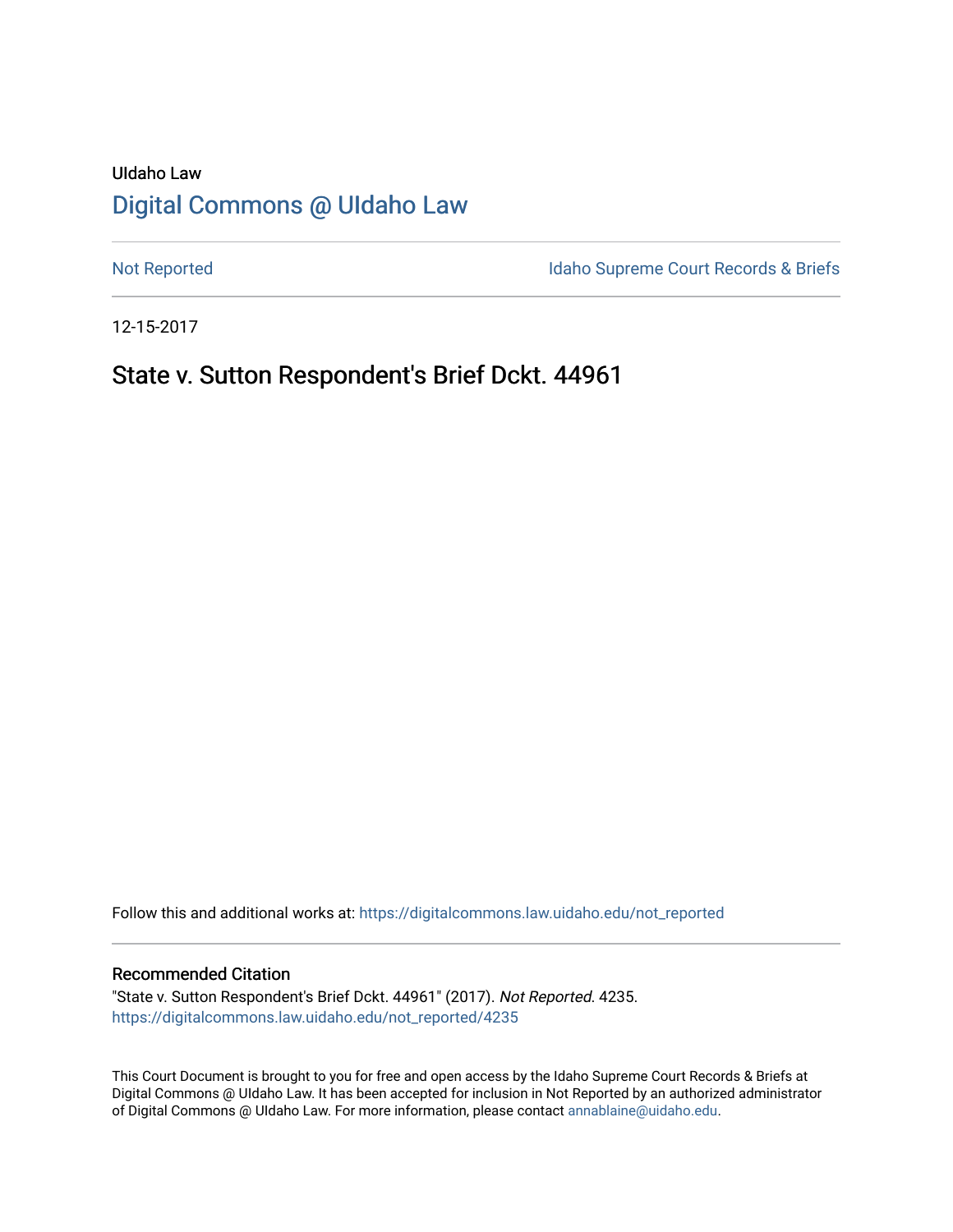#### **IN THE SUPREME COURT OF THE STATE OF IDAHO**

**)**

**)**

**) ) ) ) ) )**

| <b>STATE OF IDAHO,</b>       |
|------------------------------|
| <b>Plaintiff-Respondent,</b> |
| v.                           |
| <b>TYLER J. SUTTON,</b>      |
| Defendant-Appellant.         |

**) No. 44961** 

**) Madison County Case No. CR-2016-2023** 

### **BRIEF OF RESPONDENT** \_\_\_\_\_\_\_\_\_\_\_\_\_\_\_\_\_\_\_\_\_\_\_\_

\_\_\_\_\_\_\_\_\_\_\_\_\_\_\_\_\_\_\_\_\_\_\_\_

### **APPEAL FROM THE DISTRICT COURT OF THE SEVENTH JUDICIAL DISTRICT OF THE STATE OF IDAHO, IN AND FOR THE COUNTY OF MADISON**

\_\_\_\_\_\_\_\_\_\_\_\_\_\_\_\_\_\_\_\_\_\_\_\_

**HONORABLE GREGORY W. MOELLER District Judge**

\_\_\_\_\_\_\_\_\_\_\_\_\_\_\_\_\_\_\_\_\_\_\_\_

**LAWRENCE G. WASDEN Attorney General State of Idaho**

**PAUL R. PANTHER Deputy Attorney General Chief, Criminal Law Division**

**RUSSELL J. SPENCER Deputy Attorney General Criminal Law Division P. O. Box 83720 Boise, Idaho 83720-0010 (208) 334-4534** 

**ATTORNEYS FOR PLAINTIFF-RESPONDENT** **DENNIS BENJAMIN Nevin, Benjamin, McKay & Bartlett LLP 303 W. Bannock P. O. Box 2772 Boise, Idaho 83701 (208) 343-1000** 

**ATTORNEY FOR DEFENDANT-APPELLANT**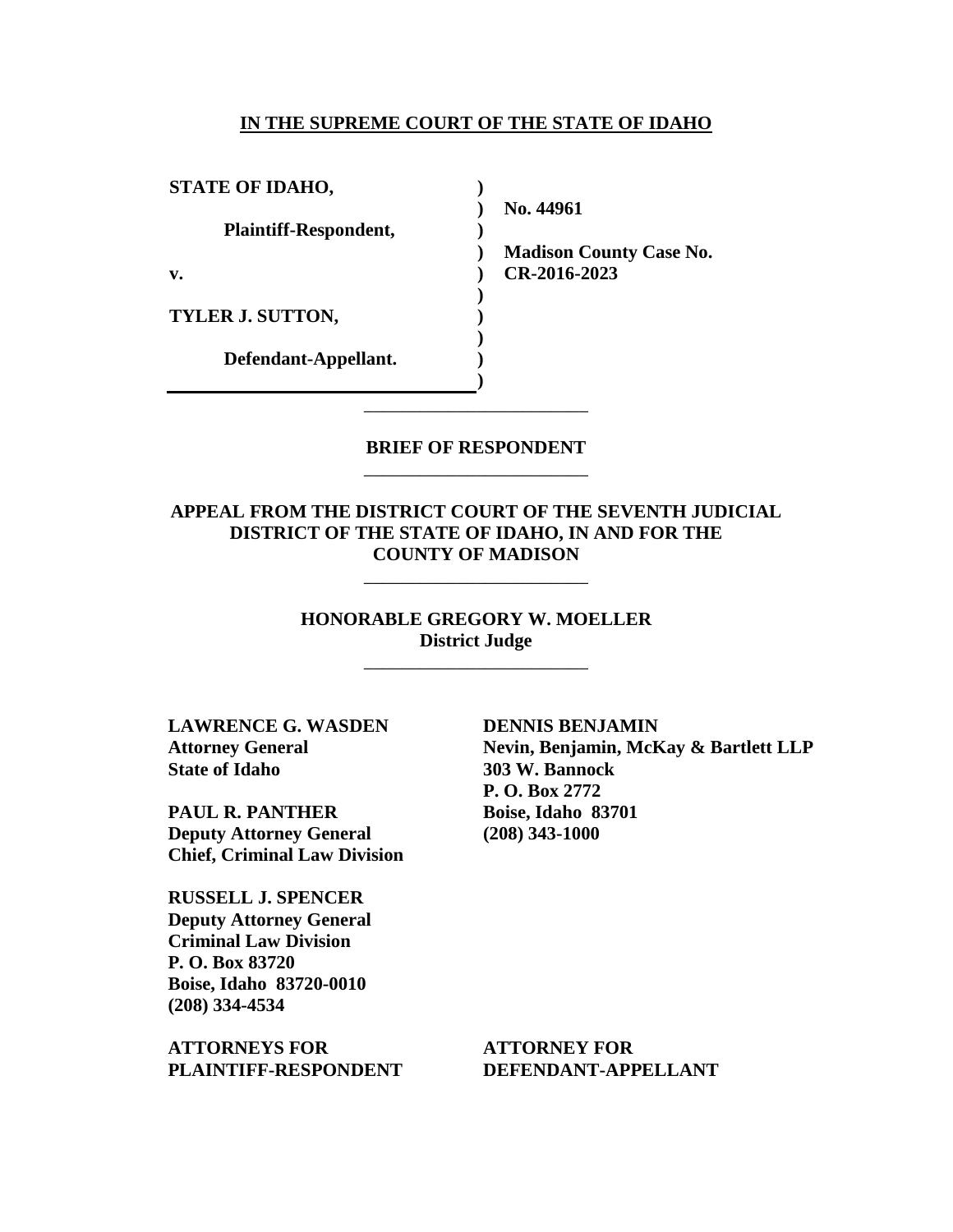# **TABLE OF CONTENTS**

|                 | Sutton Has Failed To Establish That The Magistrate Court Lacked<br>A Substantial Basis To Find Probable Cause Of Criminal Activity |
|-----------------|------------------------------------------------------------------------------------------------------------------------------------|
| $\mathsf{A}$ .  |                                                                                                                                    |
| <b>B.</b>       |                                                                                                                                    |
| $\mathcal{C}$ . | The Magistrate Court Had A Substantial Basis For Finding<br>Probable Cause And Issuing A Search Warrant For Sutton's               |
|                 |                                                                                                                                    |
|                 |                                                                                                                                    |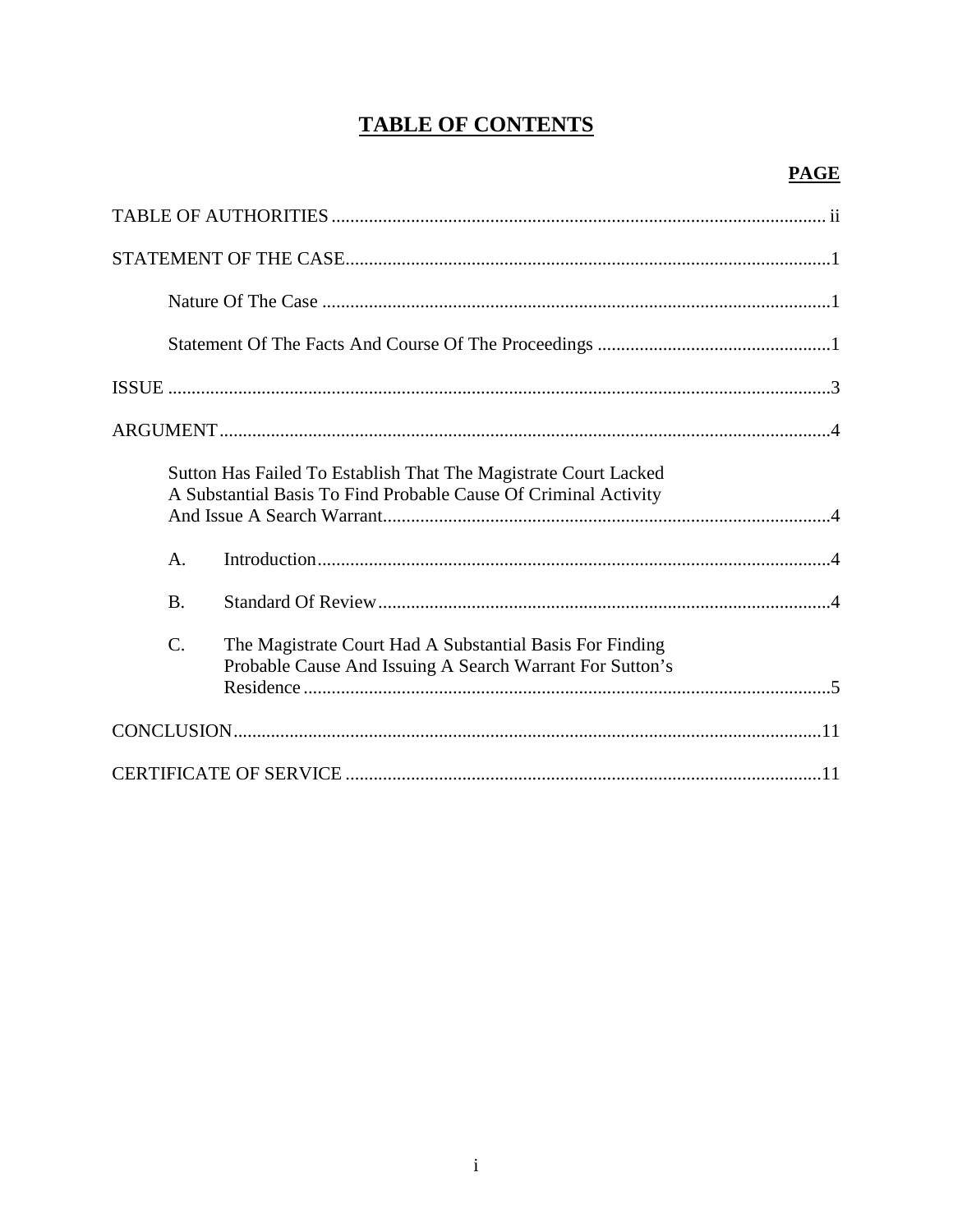# **TABLE OF AUTHORITIES**

| <b>CASES</b> | <b>PAGE</b> |
|--------------|-------------|
|              |             |
|              |             |
|              |             |
|              |             |
|              |             |
|              |             |
|              |             |
|              |             |
|              |             |
|              |             |
|              |             |
|              |             |
|              |             |

## **CONSTITUTIONAL PROVISIONS**

|--|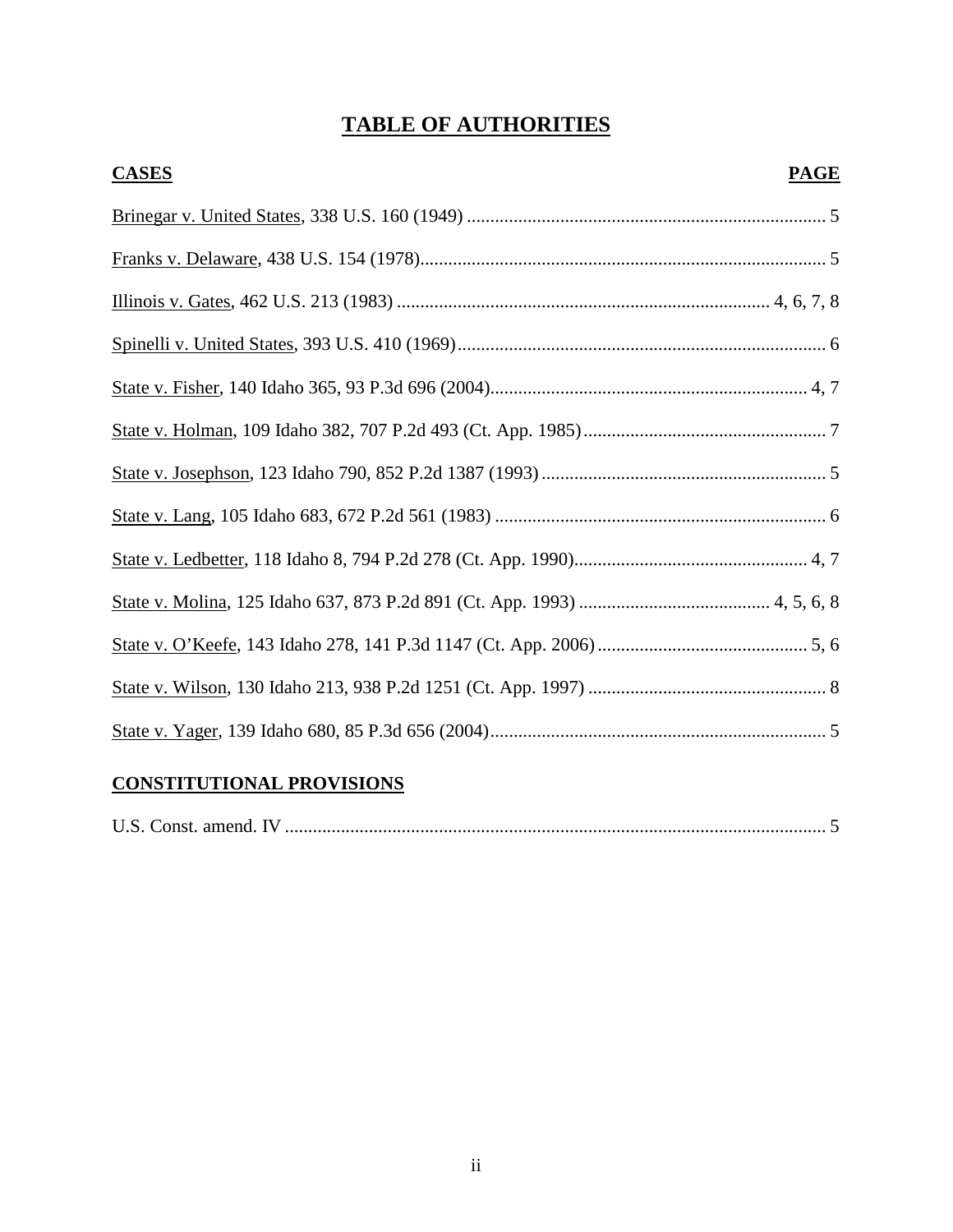#### STATEMENT OF THE CASE

#### Nature Of The Case

Tyler J. Sutton appeals from his judgment of conviction for possession of methamphetamine, entered upon his conditional guilty plea. On appeal, he challenges the district court's denial of his motion to suppress evidence acquired during a search, pursuant to a warrant, of his residence.

#### Statement Of The Facts And Course Of The Proceedings

On June 2, 2016, Sergeant Riding, with the Madison County Sheriff's Office, responded to several 911 calls from a man who sounded like he was in distress. (Tr., p.107, Ls.7-19; R., p.11.) The man would claim that he was being chased by several individuals, but then would hang up on dispatch. (R., p.11.) Dispatch was, however, able to get a general location. (Id.) After arriving on scene, officers were eventually able to locate the individual hiding in the woods and identified him as John Morton. (Tr., p.108, Ls.2-9; R., p.11.)

Mr. Morton told officers that he had been staying in a trailer belonging to Sutton in the adjacent RV park and had used methamphetamine intravenously earlier in the day. (Tr., p.108, Ls.17-20; R., pp.11, 125.) Deputies investigated the area surrounding Sutton's trailer and found needle caps. (Tr., p.108, Ls.21-25; R., p.11.) Mr. Morton's vehicle was also at the trailer. (R., p.125.) In addition, Sergeant Riding was aware that officers had contacted Mr. Morton at the trailer a couple days earlier, in relation to a report that he was suicidal, and found a needle with a substance in it. (Tr., p.109, Ls.1-10; R., p.125.)

Based on all of this information, while officers secured the scene, Sergeant Riding went before the magistrate court and applied for a warrant to search both the trailer and Mr. Morton's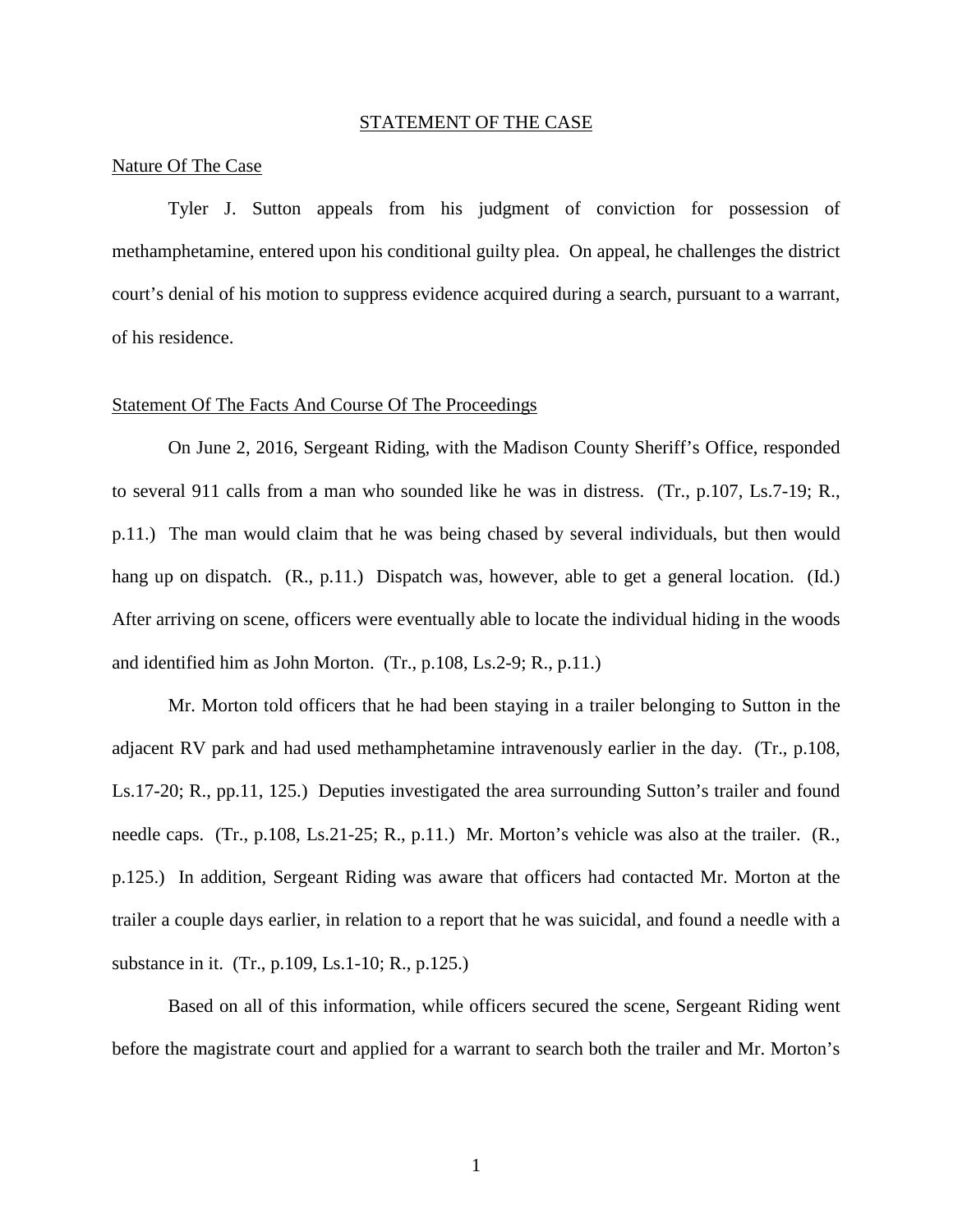vehicle. (Tr., p.[1](#page-5-0)09, L.11 – p.110, L.6; R., pp.11, 125.)<sup>1</sup> The magistrate found probable cause and granted the search warrant. (Tr., p.111, Ls.7-9; R., p.11.) A subsequent search of Sutton's trailer resulted in the discovery of methamphetamine, marijuana residue, and several items of paraphernalia. (R., p.12.)

The state originally charged Sutton with possession of methamphetamine with the intent to deliver and possession of paraphernalia. (R., pp.48-49.) Sutton filed a motion to suppress, asserting that his Fourth Amendment rights had been violated because, he alleged, probable cause did not exist for the issuance of a search warrant. (R., pp.54-55.) The district court denied the suppression motion.  $(R., pp.63-64; Tr., p.161, L.22 - p.162, L.8.)$  Sutton then filed a motion for reconsideration on the grounds that the officer's affidavit was vague and failed to specify the address of his residence or specifically articulate what the officer believed he would find. (R., pp.68-69.) This motion, too, was denied. (R., p.75; 12/19/2016 Tr., p.10, L.3 – p.12, L.23.)

Sutton then negotiated a binding plea agreement with the state, under which the state amended the first count in its information to mere possession of methamphetamine and Sutton pleaded guilty to the charge. (R., pp.79-84.) Sutton also specifically reserved his right to appeal from the district court's denial of his suppression motion. (R., p.80.) Pursuant to the plea agreement, the district court entered judgment against Sutton and imposed a unified sentence of five years with two years fixed, suspended that sentence, and placed him on probation for a period of five years. (R., pp.88-92.) Sutton filed a timely notice of appeal. (R., pp.109-12.)

 $\overline{a}$ 

<span id="page-5-0"></span><sup>1</sup> On appeal, Sutton claims that the "magistrate only considered [the] affidavit and some photographs of the trailer." (Appellant's brief, p.2.) That does not appear to be the case. Sergeant Riding testified that, in addition to the affidavit and photographs, he also provided statements to the magistrate. (Tr., p.129, Ls.5-9.)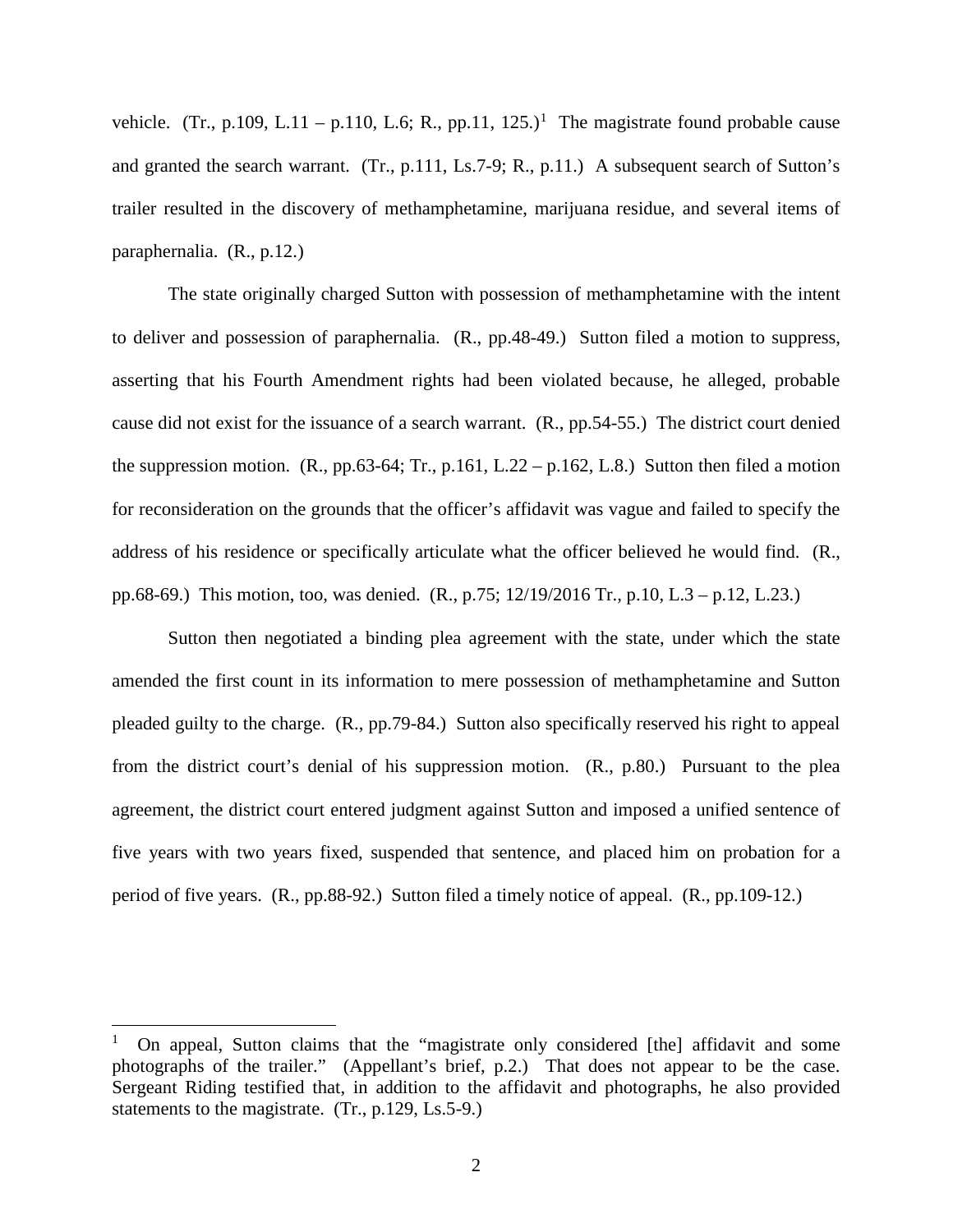## ISSUE

Sutton states the issue on appeal as:

Reviewing the magistrate's decision with due deference, did the state establish probable cause for the search warrant for Mr. Sutton's home?

(Appellant's brief, p.4.)

The state rephrases the issue as:

Has Sutton failed to establish that the magistrate court lacked a substantial basis to find probable cause and issue a warrant for the search of his home?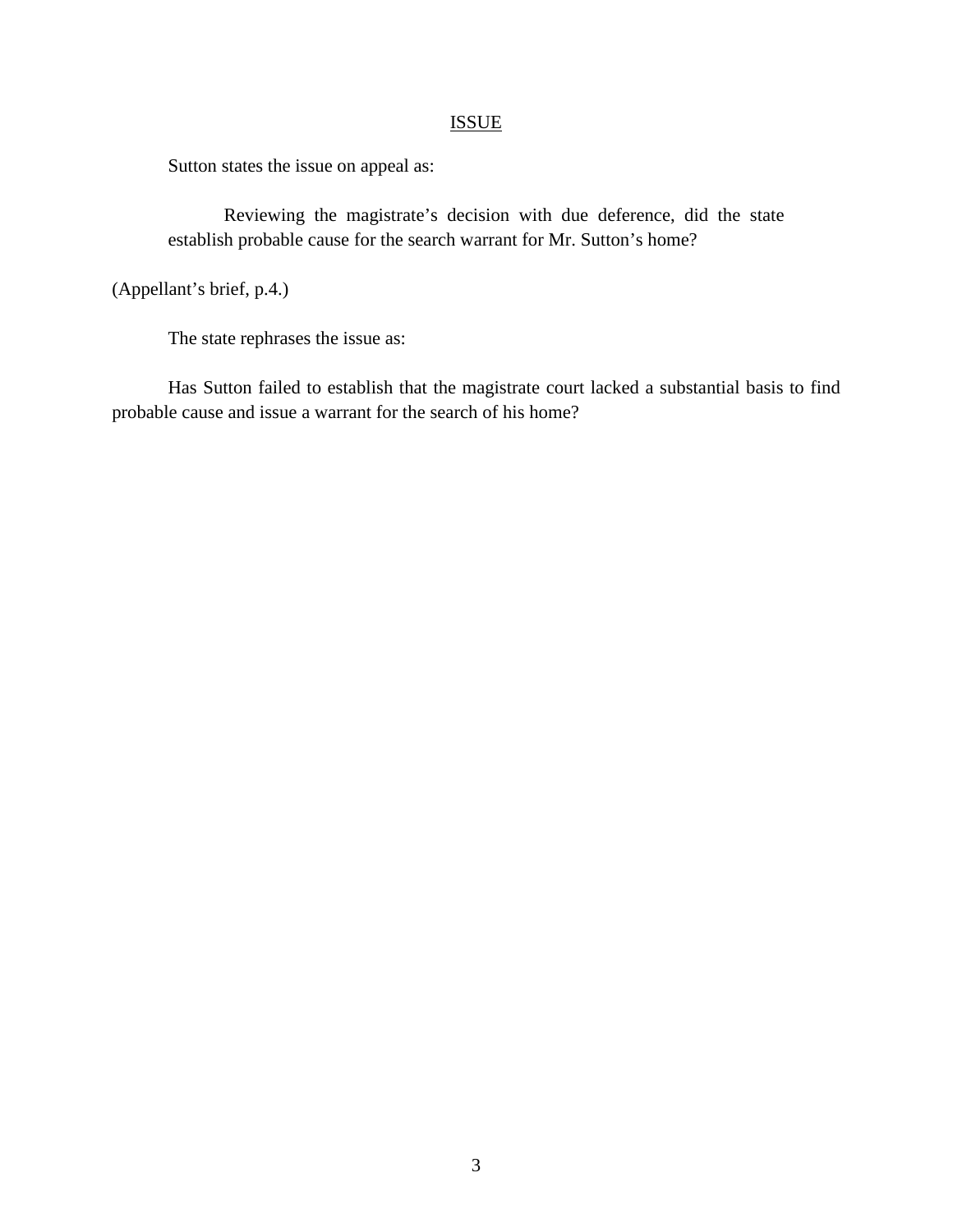#### ARGUMENT

## Sutton Has Failed To Establish That The Magistrate Court Lacked A Substantial Basis To Find Probable Cause Of Criminal Activity And Issue A Search Warrant

#### A. Introduction

After finding probable cause, the magistrate court issued a search warrant for Sutton's residence. (R., pp.11, 126; Tr., p.111, Ls.7-9.) Police, executing that warrant, discovered methamphetamine and paraphernalia. (R., p.12.) Sutton moved to suppress the evidence, arguing that the magistrate lacked probable cause to issue the search warrant. (R., pp.54-55.) The district court denied Sutton's suppression motion, finding that the warrant was supported by probable cause. (R., pp.63-64; Tr., p.161, L.22 – p.162, L.8.)

On appeal, Sutton asserts that the information provided to the magistrate was insufficient to support the issuance of the search warrant. (Appellant's brief, pp.5-11.) Application of the correct legal standards to the facts of this case shows that the magistrate had a substantial basis to find probable cause and that the district court therefore did not err when it denied Sutton's suppression motion.

### B. Standard Of Review

In reviewing whether a magistrate court properly issued a search warrant, "the appellate court's function is limited to insuring that the magistrate had a 'substantial basis' for concluding that probable cause existed, with great deference paid to the magistrate's determination." State v. Fisher, 140 Idaho 365, 369, 93 P.3d 696, 700 (2004) (citations omitted). See also Illinois v. Gates, 462 U.S. 213, 239 (1983); State v. Molina, 125 Idaho 637, 639, 873 P.2d 891, 893 (Ct. App. 1993). In determining whether probable cause existed, the reviewing court should give preference to the validity of the warrant. State v. Ledbetter, 118 Idaho 8, 10-11, 794 P.2d 278,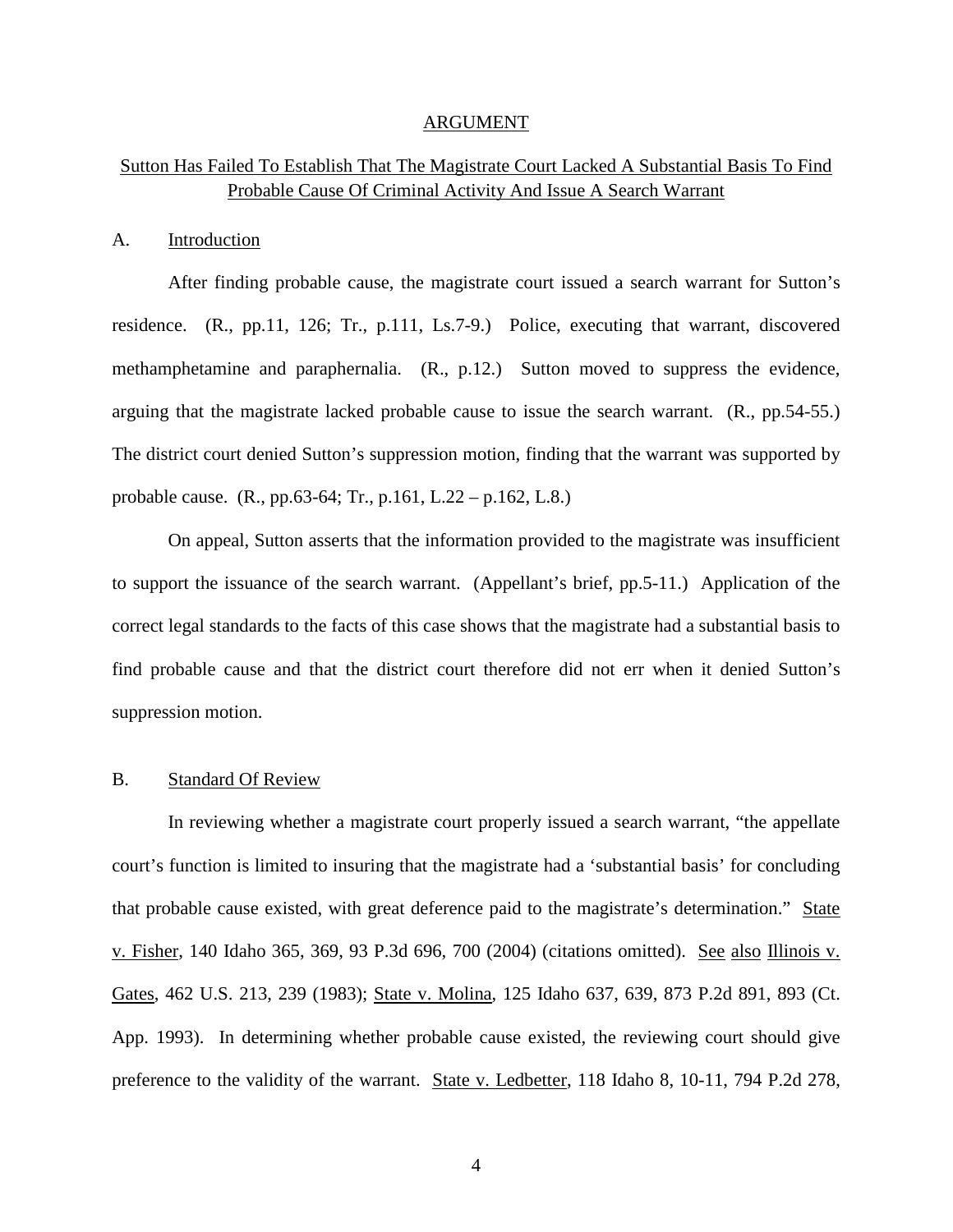280-81 (Ct. App. 1990); see also Franks v. Delaware, 438 U.S. 154, 171 (1978) (there is a presumption of validity in the affidavit supporting the issuance of a search warrant). A defendant challenging a search pursuant to a search warrant bears the burden of proving any constitutional violation. State v. O'Keefe, 143 Idaho 278, 287, 141 P.3d 1147, 1156 (Ct. App. 2006).

## C. The Magistrate Court Had A Substantial Basis For Finding Probable Cause And Issuing A Search Warrant For Sutton's Residence

The Fourth Amendment to the United States Constitution states:

The right of the people to be secure in their persons, houses, papers, and effects, against unreasonable searches and seizures, shall not be violated, and no Warrants shall issue, but upon probable cause, supported by Oath or affirmation, and particularly describing the place to be searched, and the persons or things to be seized.

U.S. Const. amend. IV. In order for a search warrant to be valid, it must be supported by probable cause to believe that evidence or fruits of a crime may be found in a particular place. State v. Josephson, 123 Idaho 790, 792-93, 852 P.2d 1387, 1389-90 (1993); Molina, 125 Idaho at 639, 873 P.2d at 893. Probable cause to search requires a nexus between criminal activity and the item to be seized, and a nexus between the item to be seized and the place to be searched, established by specific facts. State v. Yager, 139 Idaho 680, 686, 85 P.3d 656, 662 (2004).

But probable cause does not require a high evidentiary standard. Rather, probable cause deals "with probabilities. These are not technical; they are the factual and practical considerations of everyday life on which reasonable and prudent men, not legal technicians, act." Brinegar v. United States, 338 U.S. 160, 175 (1949). As the United States Supreme Court has further stated,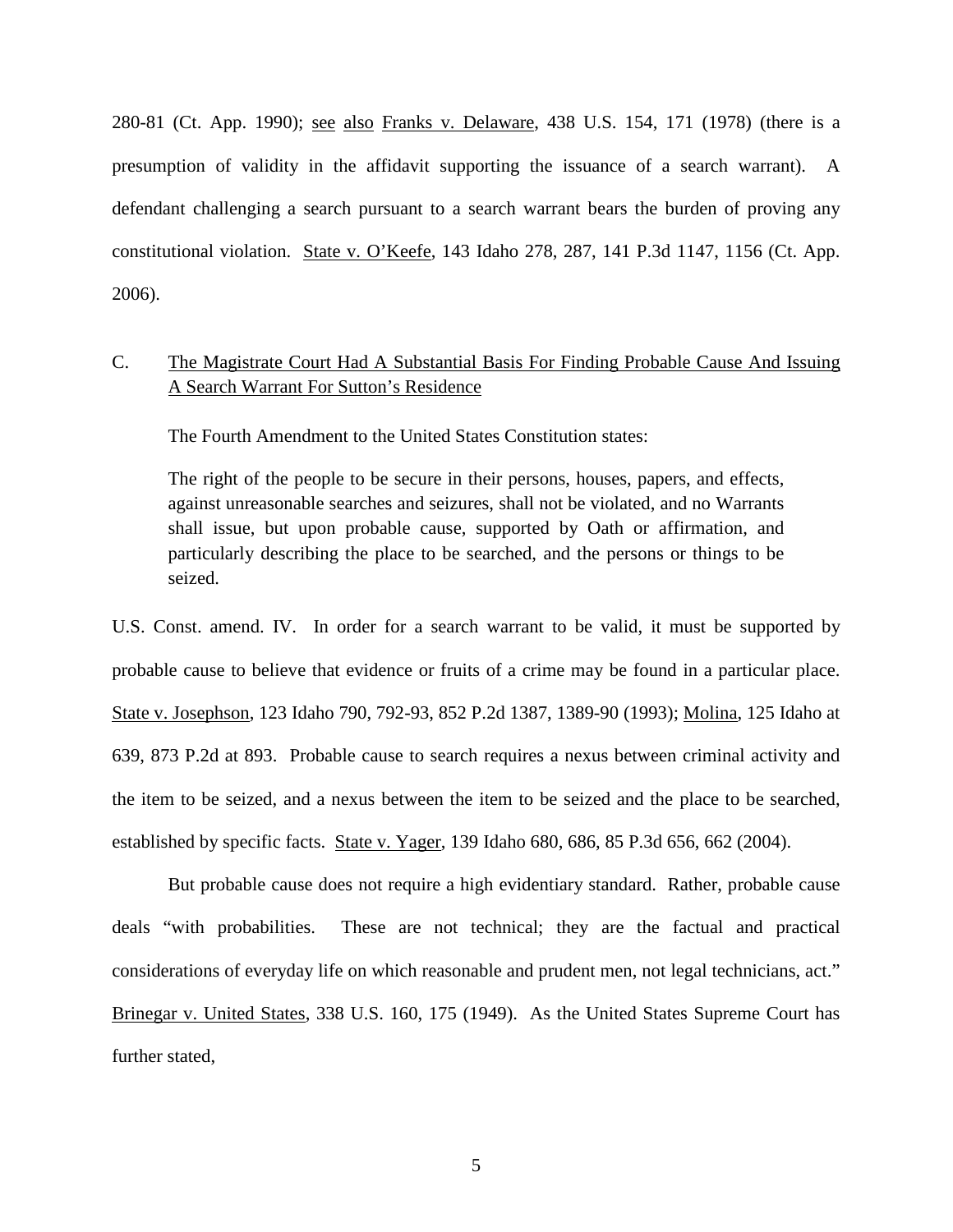[f]inely-tuned standards such as proof beyond a reasonable doubt or by a preponderance of the evidence, useful in formal trials, have no place in the magistrate's decision. While an effort to fix some general, numerically precise degree of certainty corresponding to "probable cause" may not be helpful, it is clear that "only the probability, and not a prima facie showing, of criminal activity is the standard of probable cause."

Gates, 462 U.S. at 235 (quoting Spinelli v. United States, 393 U.S. 410, 419 (1969)). Probable cause is a fluid concept, "turning on the assessment of probabilities in particular factual contexts – not readily, or even usefully, reduced to a neat set of legal rules." Gates, 462 U.S. at 232.

To determine whether probable cause exists, the magistrate court applies a "totality of the circumstances" test. See Gates, 462 U.S. at 230-41; State v. Lang, 105 Idaho 683, 684, 672 P.2d 561, 562 (1983). Under this totality of the circumstances test,

[t]he task of the issuing magistrate is simply to make a practical, commonsense decision whether, given all the circumstances set forth in the affidavit before him, including the "veracity" and "basis of knowledge" of persons supplying hearsay information, there is a fair probability that contraband or evidence of a crime will be found in a particular place.

Gates, 462 U.S. at 238; see also O'Keefe, 143 Idaho at 287, 141 P.3d at 1156; Molina, 125 Idaho at 639, 873 P.2d at 893.

Despite Sutton's assertions to the contrary, the specific facts set forth by Sergeant Riding provided the magistrate court with a substantial basis to determine that probable cause existed and to issue a search warrant for Sutton's residence. In his affidavit, the officer set forth clear nexuses between Mr. Morton and recent intravenous methamphetamine use; between Mr. Morton and Sutton's trailer; and between Sutton's trailer and syringes. (See R., p.125.) Mr. Morton's behavior and paranoia, as observed by the police on initial contact, was typical of someone who was under the influence of drugs.  $(R., p.125; \underline{\text{see also Tr.}} p.131, L.16 - p.132)$ , L.14.) Mr. Morton admitted that he used methamphetamine earlier in the day, and that he used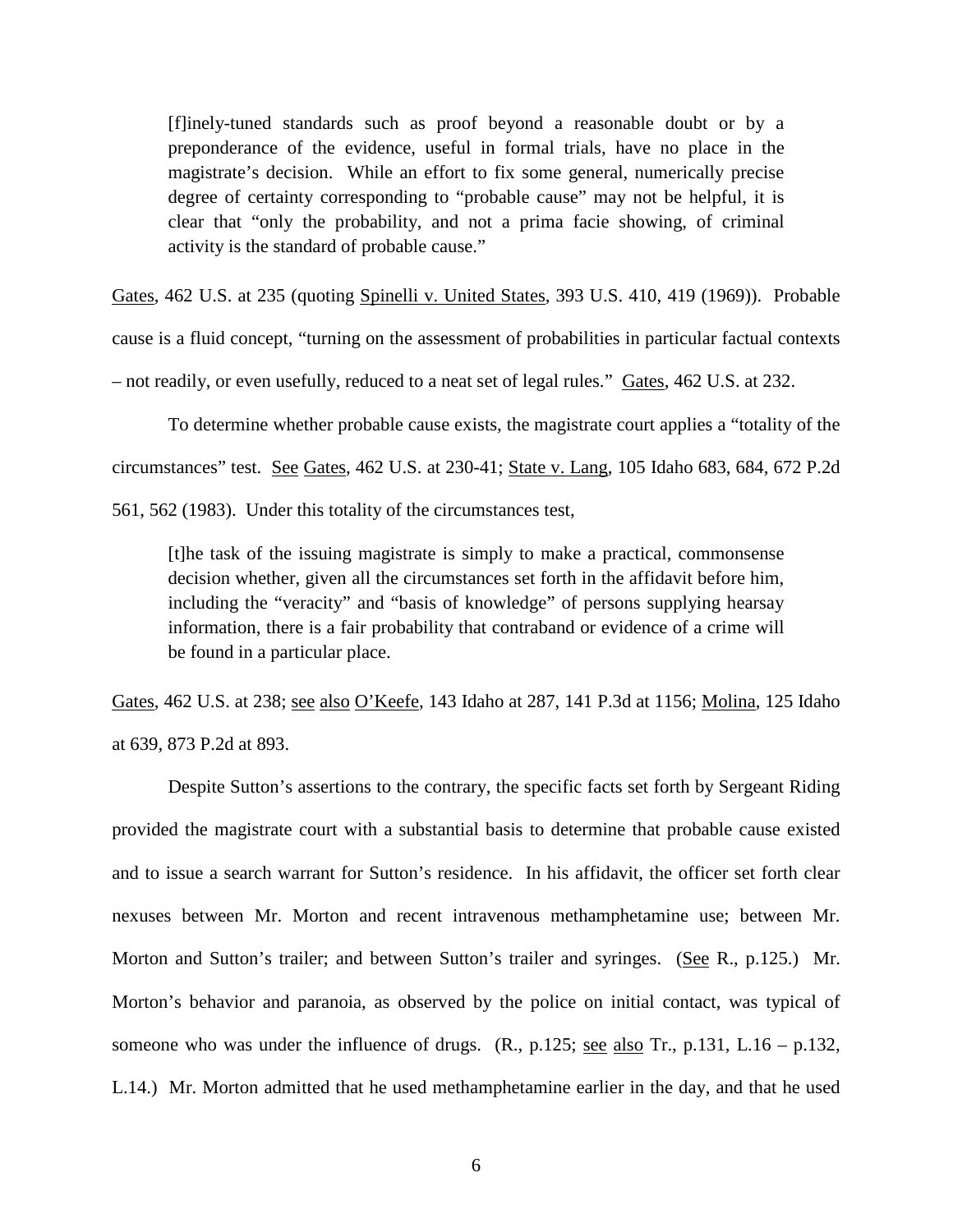needles to shoot methamphetamine. (R., p.125; see also Tr., p.108, Ls.17-20.) Mr. Morton also said he had come from Sutton's trailer. (R., p.125; see also Tr., p.116, Ls.5-11.) And it appears Mr. Morton had been staying there for some time; as the district court noted, the police had recently responded to an attempted suicide by Mr. Morton at Sutton's trailer. (R., p.125; see also Tr., p.120, L.21 – p.121, L.2; p.141, L.23 – p.142, L.2.) Syringe caps were found in close proximity to Sutton's trailer. (R., p.125; see also Tr., p.121, L.14 – p.122, L.8.) And, during the prior contact with Mr. Morton at Sutton's trailer, police found a syringe with a white substance in it consistent with (though not definitively shown to be) methamphetamine. (R., p.125; see also Tr., p.109, Ls.1-10; R., p.125.) Based on the totality of the circumstances, there was a fair probability that officers would find drugs or other contraband in Sutton's trailer.

Notwithstanding this, Sutton asks this Court to review the affidavit and essentially pass its own judgment on whether probable cause existed to issue the search warrant. (See Appellant's brief, pp.9-10.) But the Supreme Court of the United States has explicitly stated that "after-the-fact scrutiny by courts of the sufficiency of an affidavit should not take the form of *de novo* review." Gates, 462 U.S. at 236. Rather, "the appellate court's function is limited to insuring that the magistrate had a 'substantial basis' for concluding that probable cause existed, with great deference paid to the magistrate's determination," Fisher, 140 Idaho at 369, 93 P.3d at 700, giving preference to the validity of the warrant, Ledbetter, 118 Idaho at 10-11, 794 P.2d at 280-81. As shown above, the magistrate had a substantial basis for concluding that probable cause existed. Further, the test for reviewing the magistrate court's actions is whether it abused its discretion in finding that probable cause existed. State v. Holman, 109 Idaho 382, 387, 707 P.2d 493, 438 (Ct. App. 1985). Applying the correct legal standards, Sutton has failed to show that the magistrate abused its discretion in finding probable cause.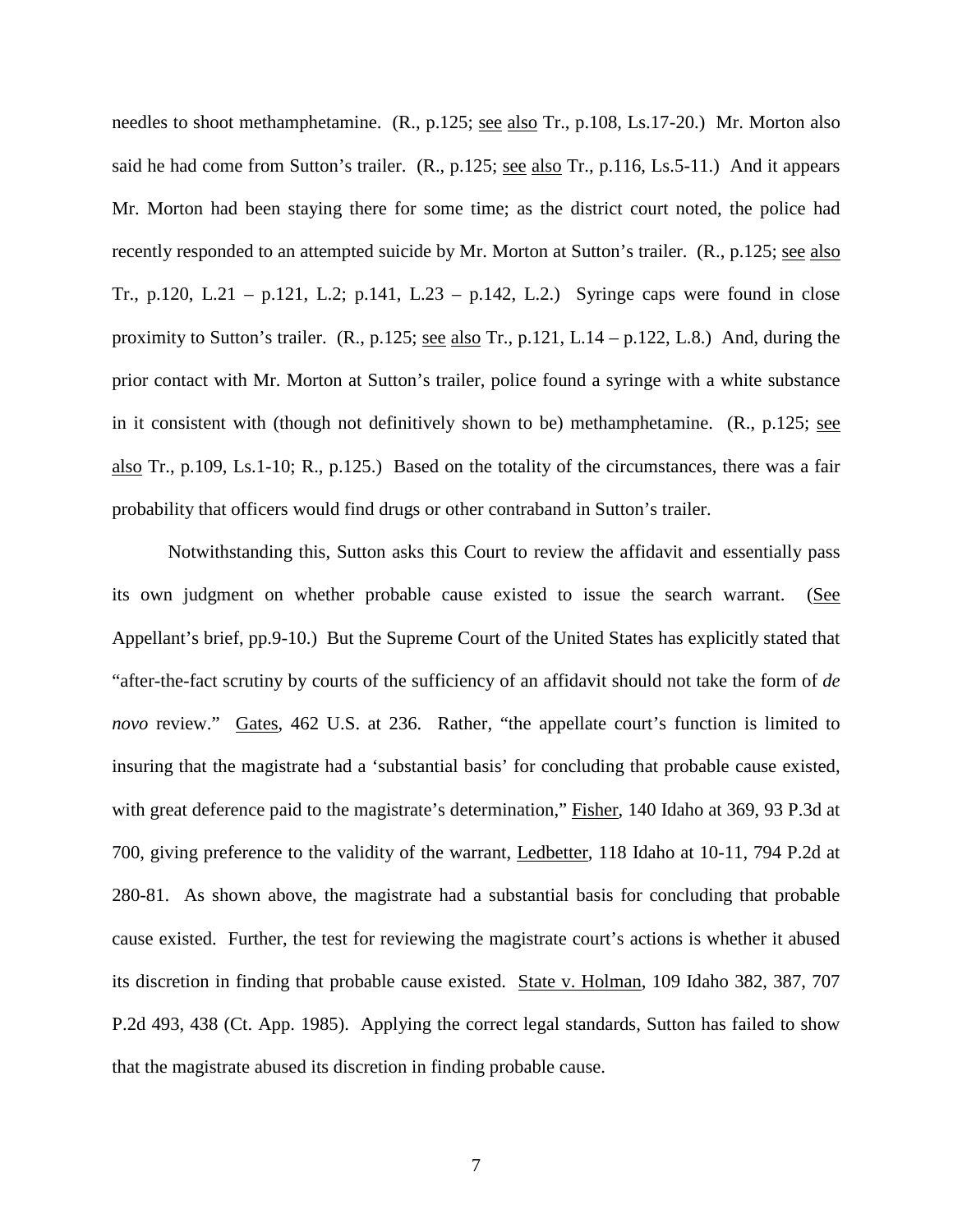Sutton attacks Mr. Morton's statements to police as being unreliable, due to his being high on drugs. (Appellant's brief, pp.6-7.) The state would agree that, due to his drugged state, Mr. Morton's statements indicating that he was being chased by several people were probably less reliable; however, his statements indicating that he had been using methamphetamine earlier in the day would seem corroborated by that drugged state. Mr. Morton's other relevant statement, that he was coming from Sutton's residence, was also corroborated: Mr. Morton's vehicle was parked at the RV Park where Sutton's trailer was located (Tr., p.120, Ls.1-12; R., p.1[2](#page-11-0)5); police had responded to Sutton's trailer two days earlier<sup>2</sup> in reference to the attempted suicide of Mr. Morton (R., p.125); and Mr. Morton was located by police in a wooded area adjoining the RV park where Sutton's trailer and Mr. Morton's vehicle were located (R., p.11). Mr. Morton's relevant statements, that he had been using drugs and that he had come from Sutton's trailer, were corroborated and are therefore reliable.

Sutton also claims that Mr. Morton's statements "did not link" criminal activity to Sutton's residence because "Mr. Morton never stated that he was *inside* Mr. Sutton's home." (Appellant's brief, pp.7, 11 (emphasis added).) In making its probable cause determination, the magistrate court is allowed to draw reasonable inferences from the evidence presented. Gates, 462 U.S. at 240; <u>see also State v. Wilson</u>, 130 Idaho 213, 216, 938 P.2d 1251, 1254 (Ct. App. 1997); Molina, 125 Idaho at 642, 873 P.2d at 896. As the district court suggested, inferring that coming *from* the trailer meant coming from *inside of* the trailer, based on people's normal speech patterns, would not be improper. (See Tr., p.143, L.12 – p.144, L.4.) And this is especially true when Mr. Morton claimed he had been staying at Sutton's trailer and the police had responded to

 $\overline{a}$ 

<span id="page-11-0"></span> $2$  Sutton asserts that "the May 31 contact between Mr. Morton and Officer Lemiuex was three days old by the time the search warrant was issued." (Appellant's brief, p.9.) May 31 to June 2, however, is two days.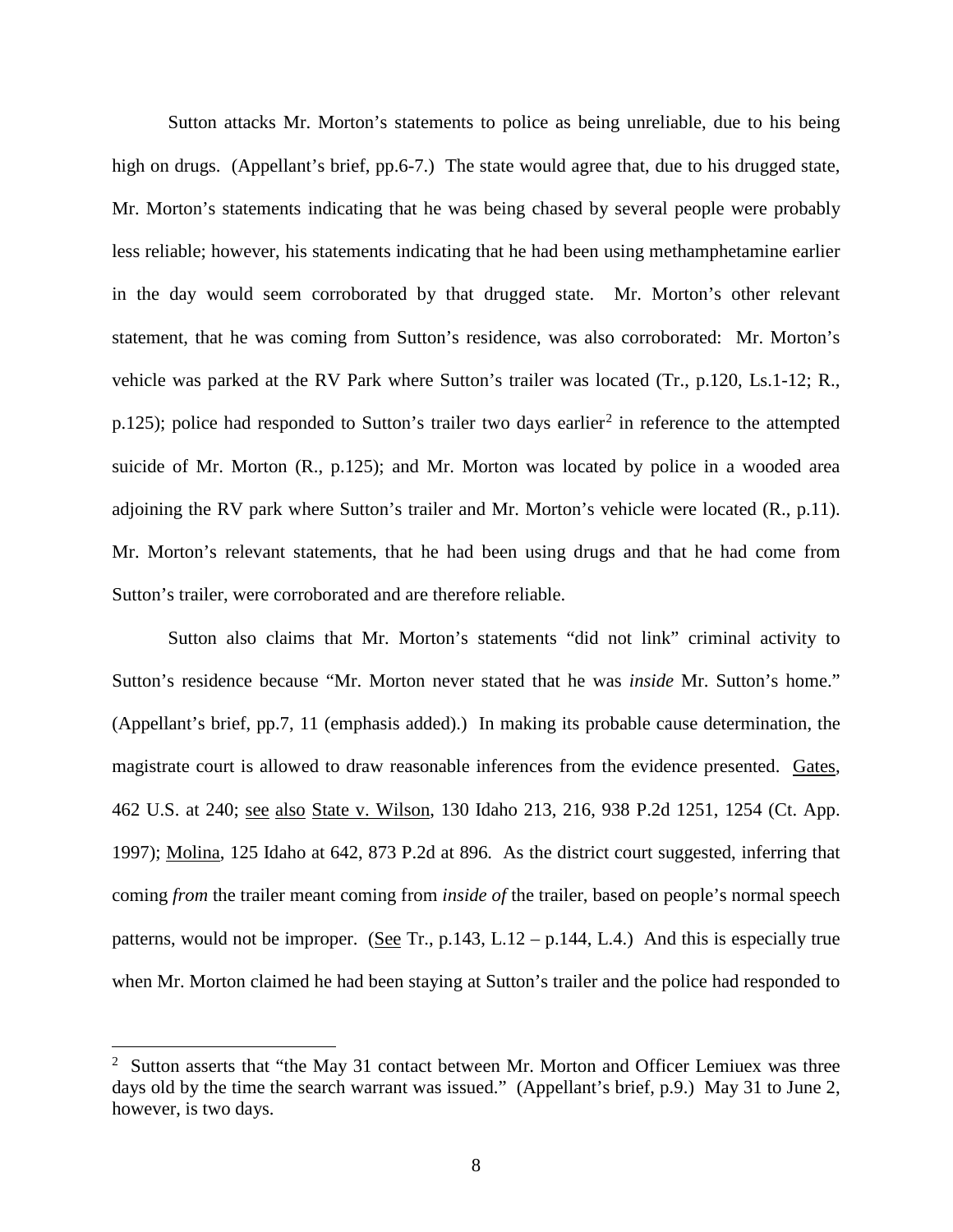his attempted suicide at Sutton's trailer only two days earlier. (Tr., p.109, Ls.15-20; p.120, L.21 - p.121, L.2; p.141, L.23 - p.142, L.4; <u>see also</u> R., p.125.) Besides, it appears counsel below acknowledged that there was information placed before the magistrate that Morton was residing at Sutton's trailer, "has been living there, has been sleeping there, has been inside that place." (Tr., p.150, Ls.11-13.) There was sufficient evidence linking Mr. Morton to Sutton's trailer to support the magistrate's probable cause finding, and Sutton has failed to show that the magistrate court lacked a substantial basis for its probable cause determination.

Sutton argues that "it is legal to possess syringes and the fact that the caps were found somewhere outside [of Sutton's trailer] is not evidence that controlled substances are probably inside." (Appellant's brief, pp.7-8.) First, in this case, there was a clear nexus between the syringes and drug use: Mr. Morton admitted "that he used needles to shoot meth." (R., p.125.) Thus, while syringes standing alone may not always suggest illegality, this case had more information indicating illicit use. And, again, the magistrate is allowed to draw reasonable inferences from the evidence presented. Paraphernalia surrounding the trailer would give rise to a reasonable inference that there may have been drugs or other paraphernalia inside of the trailer. Here, too, Sutton has failed to show that the magistrate court lacked a substantial basis for its probable cause determination.

Sutton further posits that the scattered syringe caps, found "around the trailer," do not support a probable cause finding to search his trailer because they could have been nearer to Mr. Morton's vehicle. (Appellant's brief, p.7.) This is incorrect on several grounds. First, as noted above, the magistrate is entitled to make reasonable inferences. Sutton's argument that Mr. Morton's vehicle may have been closer is just a contrary inference and does not show any error by the magistrate. Second, in addition to the affidavit, the warrant affidavit was supported by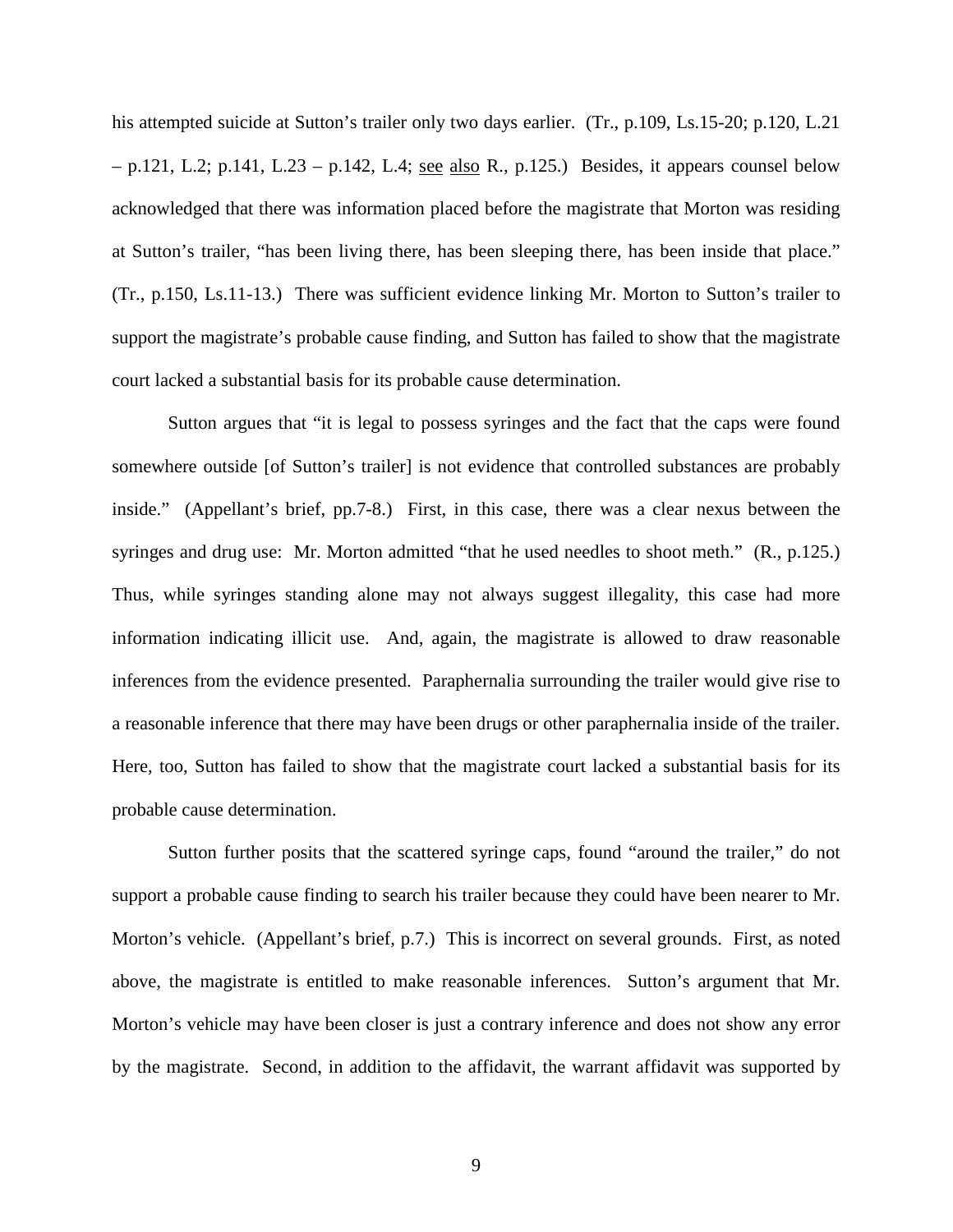photographs of the trailer. (Tr., p.109, Ls.20-23.) It appears that those photographs showed the relationship between Sutton's trailer and the syringe caps. (Tr., p.121, L.22 – p.122, L.2.) Finally, as adduced at Sutton's suppression hearing below, the syringe caps were found within a few feet of Sutton's trailer, and nowhere near any of the other trailers. (Tr., p.121, L.14 – p.122, L.8.) In fact, the nearest trailer to Sutton's was parked some 20 to 30 feet away. (Tr., p.132, Ls.15-22.) Furthermore, Mr. Morton's car was not parked next to the trailer; it was located in a parking lot area at the front entrance of the trailer park. (Tr., p.120, Ls.1-12; <u>see also</u> R., p.125 (Sutton's trailer located at specific lot number; Mr. Morton's vehicle only generally located at RV Park).) Again, Sutton has failed to show that the magistrate court lacked a substantial basis for its probable cause determination.

Ultimately, between his claims that Mr. Morton was unreliable (despite the corroboration of his relevant statements) and that Mr. Morton's statements failed to conclusively establish that contraband would be found *inside* of (as opposed to *at*) Sutton's trailer, Sutton's argument appears to be that before police could get a warrant for his residence, they first had to enter that residence and obtain independent knowledge that items of evidentiary value would be located inside of the residence. But that gets the warrant standard completely backwards. When information shows that there is a reasonable probability—though by no means a certainty—that contraband will be located in a residence, police should first go before an impartial magistrate and apply for a search warrant. And that is exactly what they did in this case.

In this case, an impartial magistrate issued a search warrant for Sutton's residence. That warrant was correctly issued on a finding of probable cause. That probable cause finding is supported by substantial evidence and is therefore proper. Sutton has failed to show an abuse of the magistrate's discretion. He has failed to show that the district court erred when it affirmed